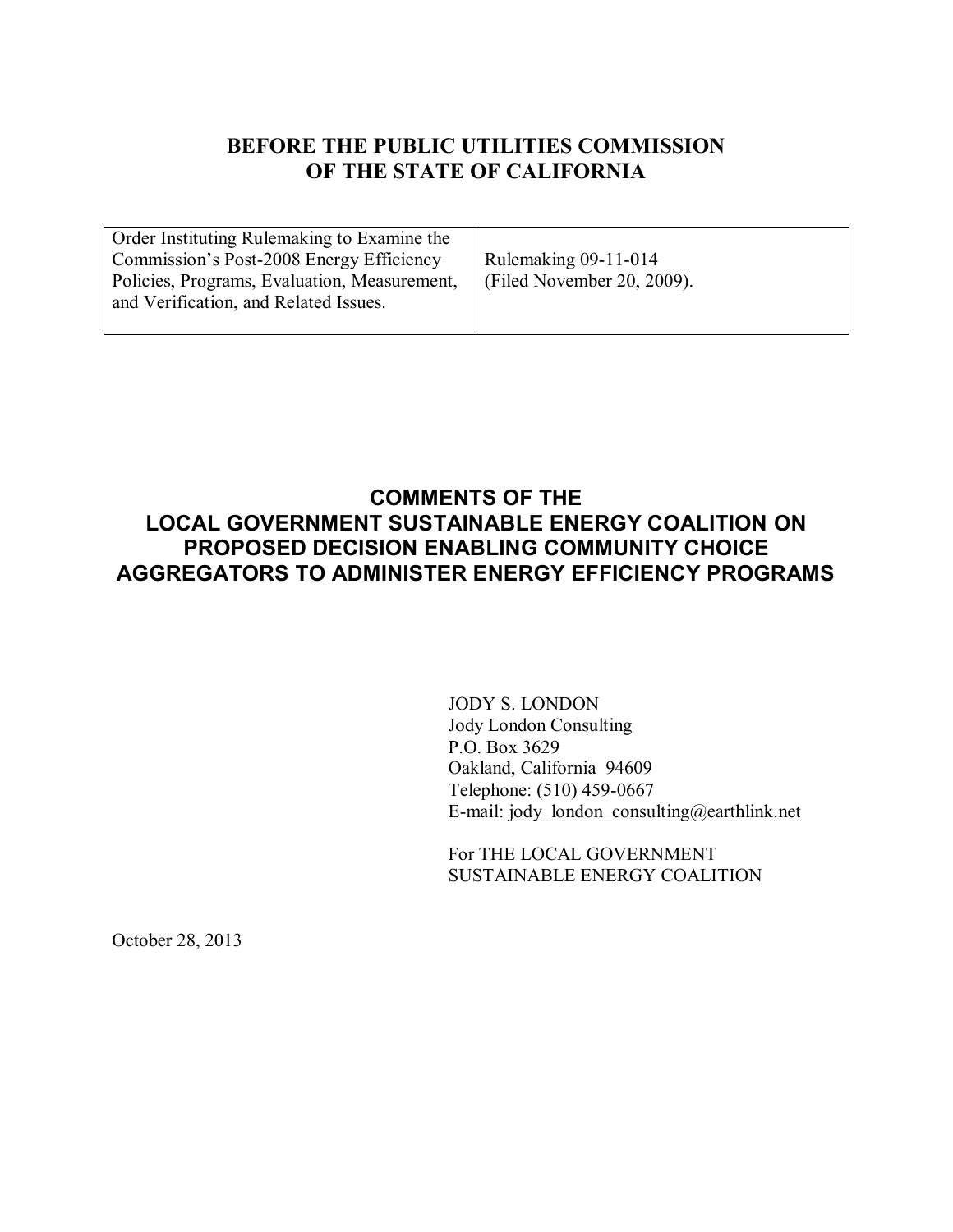# **I. Introduction**

 $\overline{a}$ 

In accordance with the Rules of Practice and Procedure of the California Public Utilities Commission ("Commission"), the Local Government Sustainable Energy Coalition<sup>1</sup> ("LGSEC") submits these comments on the Proposed Decision of ALJ Edmister setting forth the conditions under which community choice aggregators ("CCAs") can administer energy efficiency programs, an opportunity accorded to them under State law. As local government entities, CCAs are governed by democratic processes and open meeting rules and are directly accountable to the community. The Proposed Decision, issued ten years after passage of Assembly Bill 117 granted local governments the ability to administer energy efficiency programs, marks an important milestone in both the evolution of CCA in California, and the Commission's oversight of an important part of California's energy efficiency portfolio. While the LGSEC has not been active in this particular track of the current proceeding, we have been monitoring it with great interest and offer below comments in support of the positions advanced by the Marin Energy Authority ("MEA") and Office of Ratepayer Advocates ("ORA").

In reviewing the opening comments, it is evident that the Proposed Decision is controversial for implementing what the Commission is required to do under Public Utilities Code: allow CCAs to administer energy efficiency programs. It is significant that the Proposed Decision classifies CCAs as "administrators" of energy efficiency programs. As California advances its environmental goals<sup>2</sup> by ongoing reliance on energy efficiency programs, the Commission and other regulators and decision makers should be open to the concept that the statewide energy efficiency portfolio may be overseen by the CPUC in conjunction with other

 $<sup>1</sup>$  The LGSEC is a statewide membership organization of cities, counties, associations and councils of government,</sup> special districts, and non-profit organizations that support government entities. Each of these organizations may have different views on elements of these comments, which were approved by the LGSEC's Board. A list of our members can be found at [www.lgsec.org.](http://www.lgsec.org/)

<sup>&</sup>lt;sup>2</sup> This includes but is not limited to climate action and adaptation goals, as well as emissions reductions targets.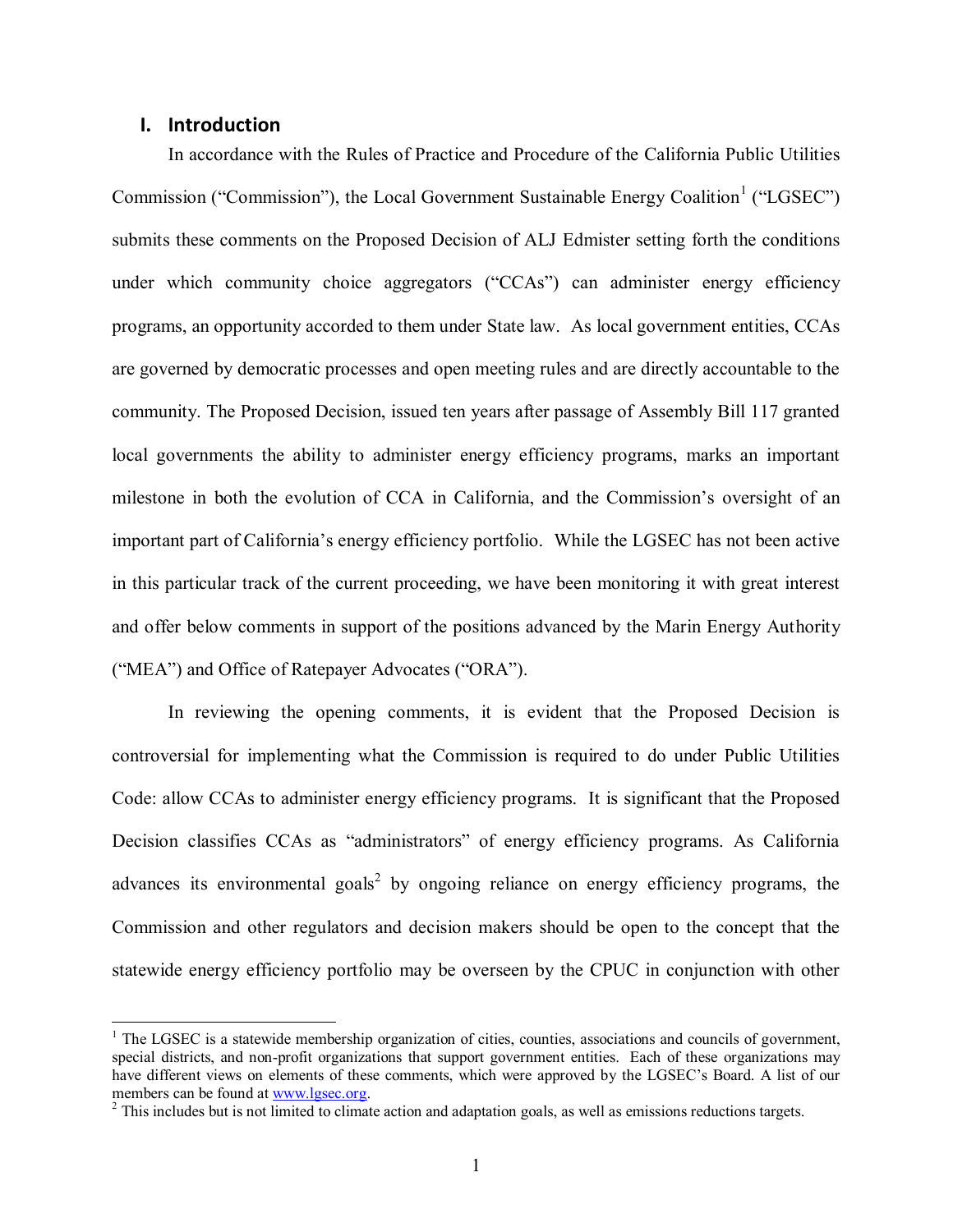state agencies, and that a number of entities will administer programs within the portfolio. While the investor-owned utilities will always have an important role in energy efficiency, energy efficiency program administration will no longer be practical or effective as a monopoly of the utilities.

#### **II. Cost-Effectiveness Requirements**

The LGSEC agrees with the ORA that there is a fundamental difference between the energy efficiency portfolio that a CCA will offer, and the portfolio that an investor-owned utility can offer. A key reason the CPUC has increasingly directed funding to local governments for energy efficiency programs is our ability to compound energy programs across other state mandates imposed upon local governments, tailor programs to our communities, and engage sectors usually considered "hard to reach." ORA recognizes that the energy efficiency portfolio for a CCA will be far smaller than that of a utility, and "it is unlikely that CCAs will be able to offset low TRC [total resource cost] EE [energy efficiency] programs with highly cost effective programs…Accordingly the PD's cost effectiveness requirement could have the unintended consequence of forcing CCAs to only administer the most cost effective EE programs, thereby discouraging innovation in the most challenging market sectors." ORA goes on to suggest that cost effectiveness standards should be determined by comparing similar customer classes. The LGSEC applauds this creative approach to cost effectiveness. The Commission should set overall TRC targets that recognize the market sectors being addressed, and recognize that CCAs are serving a small segment of the market with limited programs.

# **III. "Ramp Up" Period for New CCAs**

Related, MEA advocates for a "ramp up" period of a few years to develop systems and processes, and establish programs. MEA cites the significant costs and experiences associated with running a new program (MEA Opening Comments, p. 10). The utilities have developed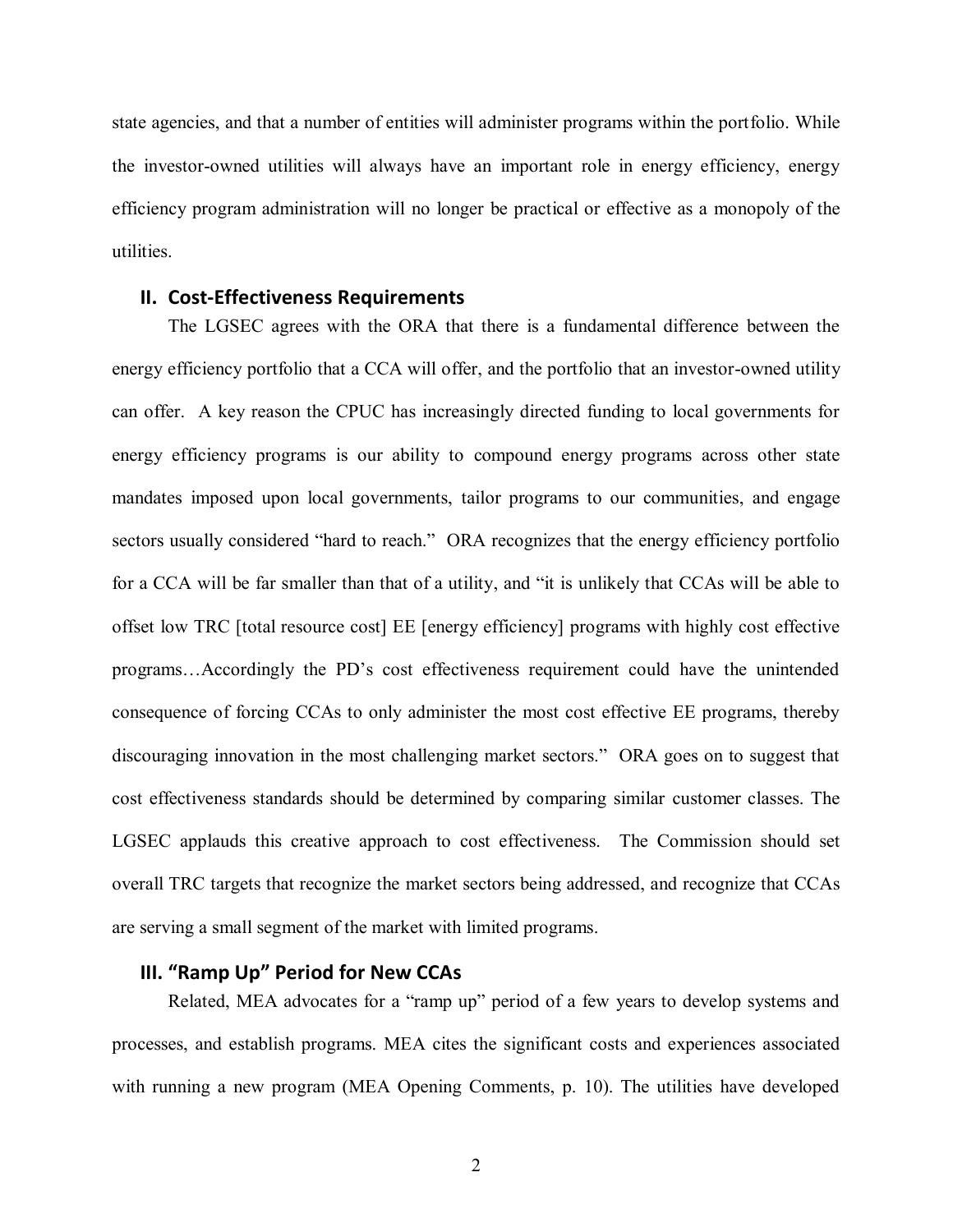their systems and programs over scores of years, at ratepayer expense. The LGSEC is familiar with the costs that the two new Regional Energy Networks ("RENs") have experienced as part of establishing themselves, and agrees with MEA that a ramp up period and lower initial costeffectiveness test is necessary for CCAs as they administer energy efficiency programs. In the alternative or as an additive strategy, the Commission might also consider adjusting administration cost caps for a transition period as CCAs (and RENs) refine these processes, as the utilities had opportunity to refine them over time. For example, an alternate cost cap transition period would allow CCAs the opportunity to coordinate and orchestrate highlytechnical administrative processes (such as EM&V) with the Commission, the Energy Division, and the utilities.

# **IV. Appropriate Regulatory Standards for Government Entities**

The LGSEC also agrees with MEA that the regulatory standards that are applied to the investor-owned utilities are not appropriate for local government entities (MEA Opening Comments, pp. 12-13). There is no profit motive for local governments, rather local governments are required to ensure that energy efficiency programs are meeting local and state policies, regulations, and mandates, and serving specific community needs.

### **V. Definition of "Regional"**

The Proposed Decision establishes an overly broad definition for "regional programs." There is significant discussion in the Proposed Decision and in the MEA Opening Comments about what is meant by "regional." The LGSEC directs the Commission to D.12-05-015, in which the Commission invited applications for local government regional pilots. (D.12-05-015, pp. 146-151) There appears to be a difference in how the word "regional" is used in the context of CCAs, and how it has been used more generally for the overall energy efficiency portfolio. In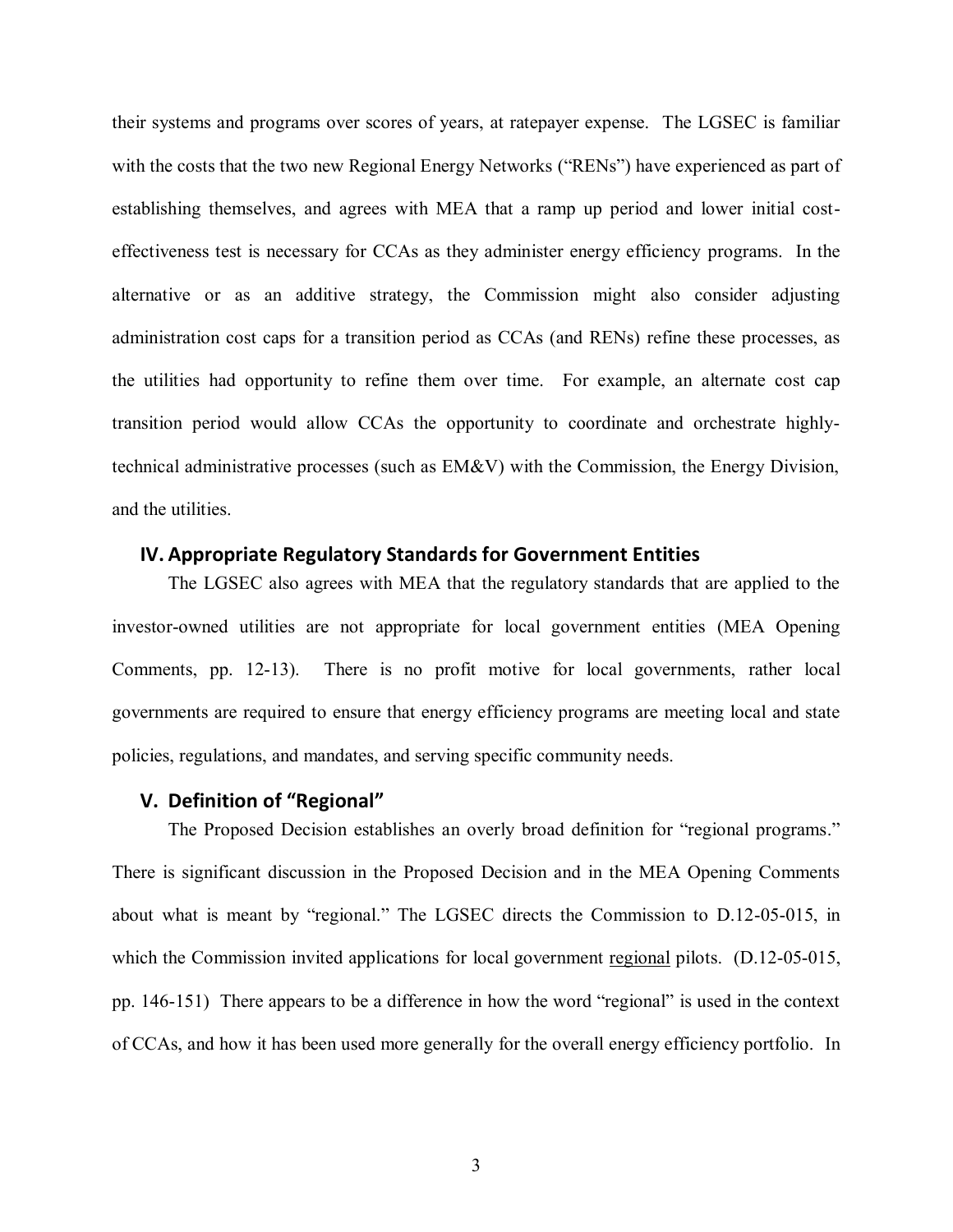approving the Regional Energy Networks in D.12-11-015, the Commission discussed its interpretation of "regional:"

The basic idea is that each REN be able to represent a large group of customers with similar characteristics by geography or demography, at a minimum. A proposal by one or two cities or counties would not necessarily constitute a REN. Another consideration is to discourage overlapping RENs where a single community is served by more than one REN.

The LGSEC suggests that "regional" is definitely smaller than statewide, although it may be a geographic territory within the state.

#### **VI. Appropriate Savings Goals for CCAs**

The Sempra utilities suggest that if a CCA is to administer energy efficiency programs and funds, it must also take on a proportionate share of the service territory's energy efficiency savings goals established by the Commission. This conflates three different ideas: geographic proportionate share of goal, budgetary proportionate share of goal, and cost-effective energy efficiency. The geographic proportionate share is not possible because IOUs do not identify goals by local government jurisdiction or even climate zone. Each jurisdiction has a unique mix of, for example, residential, commercial, and industrial, and even within market sectors, unique building types, occupant demographics, and income that affect behavior. Employing proportionate share by budget would mean the CCA has to match the Total Resource Cost test of the IOU's average. As noted above, government agency administrators and RENs do not have the offset and amortization option of large-scale utility portfolios (MEA is located in the service territory of a utility with nearly a billion dollar portfolio for 2013-2014).

To use proportionate share by budget, the CCA would have to match the Total Resource Cost of the IOU's average in each market sector. However, it is unfair to the burden the CCA with mimicking the IOU program, and might even be impossible for a CCA territory that lacks the large customers to balance out the lower cost-effectiveness of serving smaller customers.